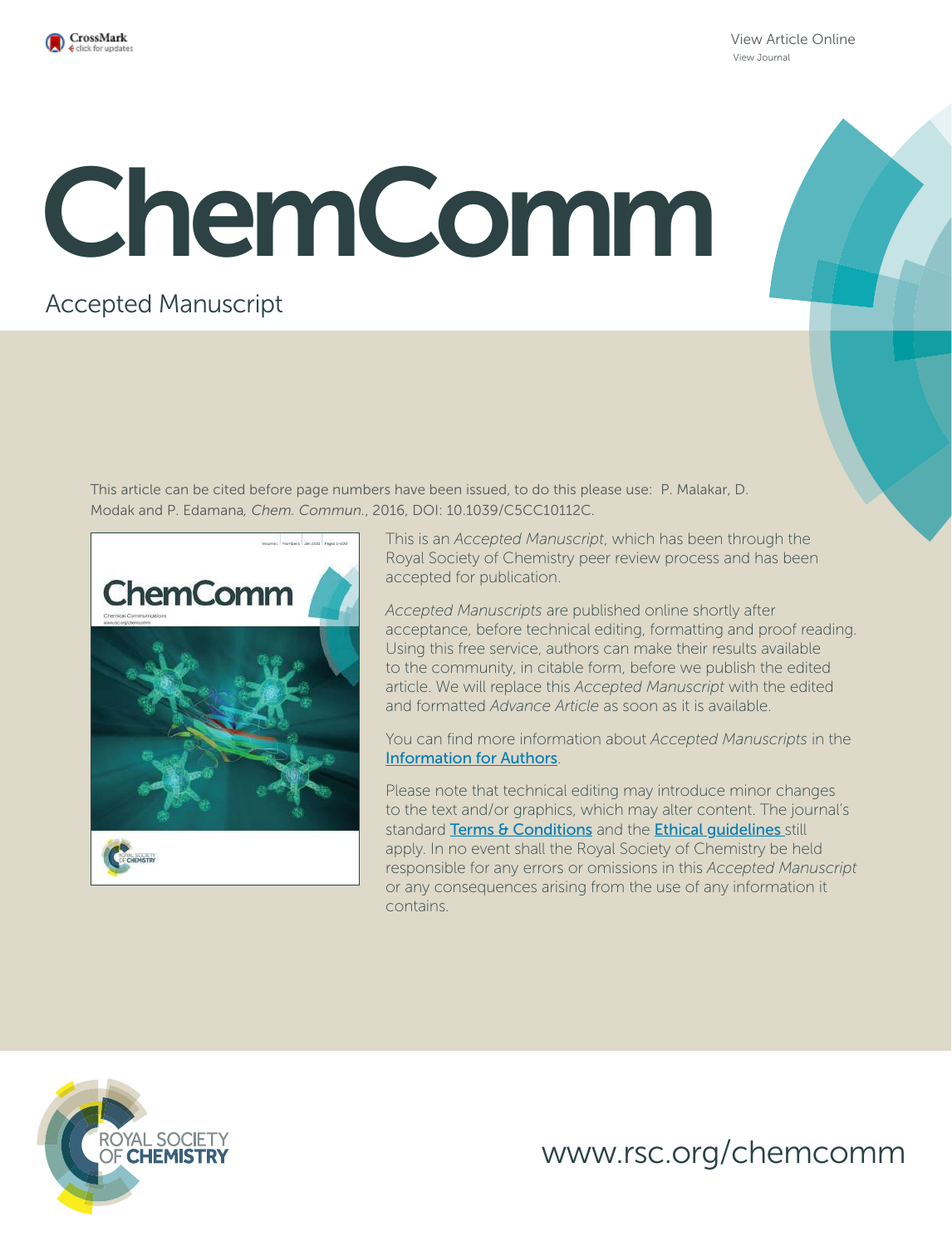Published on 16 February 2016. Downloaded by University of York on 16/02/2016 17:45:52.

Published on 16 February 2016. Downloaded by University of York on 16/02/2016 17:45:52

## YAL SOCIETY<br>**CHEMISTRY**

#### **Journal Name**

#### **COMMUNICATION**

#### **Pure White Light Emission from Organic Molecules Using** *Solvent Induced Selective Self-Assembly*

Received 00th January 20xx, Accepted 00th January 20xx

Partha Malakar, Debadrita Modak, Edamana Prasad\*

DOI: 10.1039/x0xx00000x

**www.rsc.org/** 

**Generating pure white light emission from organic materials have attracted considerable attention in recent times due to their potential applications in lighting and display devices. We have used anthracene carboxylic acid (AnA) and anthracene carbaldehyde (AnC) to generate white light using** *Solvent InducedSelective Self-Assembly* **(SISSA). Mechanistically, SISSA prevents a fast intersystem crossing of AnC monomer and generates an emissive state from the self-assembled AnC. While AnA emits in the blue region, self-assembled AnC emits in the greenish yellow region with identical emission intensity. CIE coordinates (0.33, 0.33) of pure white light has been achieved by incorporating orange emitting rhodamin B. More importantly, the pure white light formation has been demonstrated at desired temperatures in both aqueous medium as well as in agar-agar hydrogel.** 

Design and synthesis of materials which emit white light have gained considerable attention due to the ever-growing demand for white light sources in areas such as lighting and display systems.<sup>1a-1d</sup> A variety of materials based on organic molecules,  $2a-2g$  polymers,  $3a-3c$  inorganic complexes,  $4$  metalorganic frame work,<sup>5a-5b</sup> graphene quantum dots,<sup>6</sup> inorganic quantum dots<sup>7</sup> and natural resources<sup>8</sup> have been utilized for generating white light emission.

Study of organic molecule for white light emission has received significant attention because of tuneable emission property and high emission quantum yield, which make them potential candidates for organic light emitting diodes (OLEDs).<sup>9</sup> There are several strategic approaches reported regarding white light generation from organic molecules.<sup>3a</sup> For example, ratiometric emission from organic fluorophores has been utilised to generate white light, where desired emission was achieved by tuning the abundance of one of the molecular system by an external stimuli. White light has been generated through single molecular Excited State Intramolecular Proton Transfer

(ESIPT), where ultrafast ESIPT leads two tautomer excited states emitting complementary colours.<sup>10a-10c</sup> Self-assembly of organic dyes has been used for generating white light through partial energy transfer.<sup>2b,2c</sup>

From an application point of view, white light emission from organo/hydro gels has attracted considerable attention. White light emission has been achieved through partial energy transfer in organogels, which contain multi-components with emissions in the blue, green and yellow regions.<sup>11a-11d</sup> White light emission in hydrogel (agar-agar gel) has also been achieved by incorporating blue emitting quinazolinidone, green emitting riboflavin and orange emitting rhodamine  $B<sup>12</sup>$ Presently, achieving pure white light emission (achieving CIE coordinates 0.33, 0.33) from organic molecules/molecular systems remains a challenging task. One of the major issues is to design molecules with identical or comparable emission quantum yields. In order to achieve comparable emission intensities, structurally similar compounds with complementary emission colours are required. Here in, we achieve this by invoking selective aggregation of one of the

structurally similar compounds using the solvent*,* leading to complementary emission from the aggregate with identical emission intensity to that of the monomer analogue.

 We have selected two anthracene derivatives to implement this strategy: anthracene carboxylic acid (AnA) and anthracenecarboxaldehyde (AnC). It has been reported in the literature that AnA in acetonitrile emits from its singlet state, where it exists as a hydrogen bonded dimer. Conversely, AnC does not emit from its singlet state due to a fast intersystem crossing process. We hypothesized that addition of water in to a mixture of AnA and AnC will have opposing effect on the aggregation properties of the anthracene derivatives. For example, water can compete with the hydrogen bonded dimers of AnA, leading to the formation of AnA monomer, whereas presence of water can promote aggregation of AnC, preventing its fast intersystem crossing from the monomer singlet state.<sup>13</sup> Thus, the *solvent induced selective aggregation* of the anthracene derivatives could result in the emission from

Department of chemistry, Indian institute of technology madras (IITM), Chennai 600036, india, Email: pre@iitm.ac.in, Fax: +91 044 2257 4202

Supplementary Information (ESI) available: See DOI: 10.1039/x0xx00000x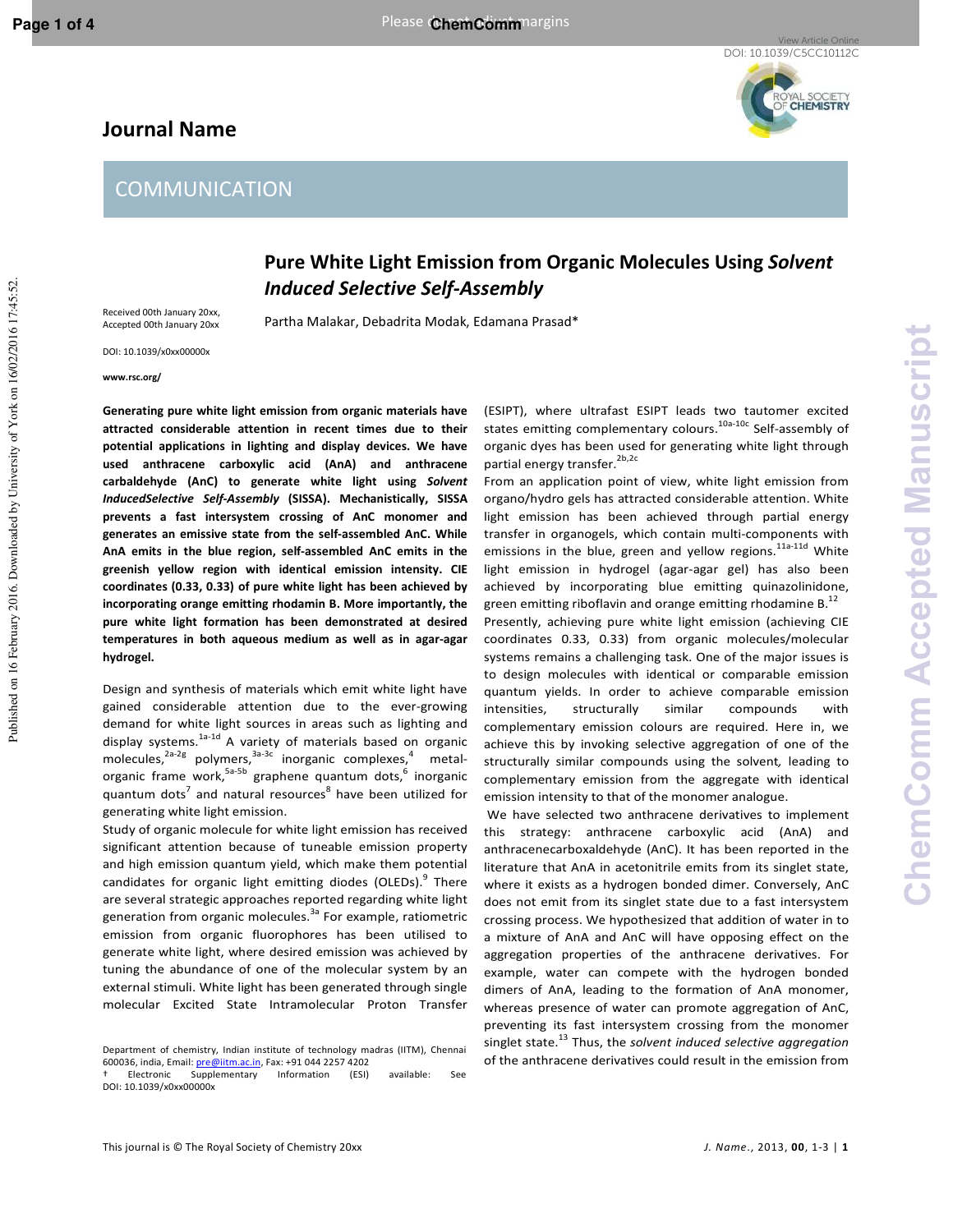#### **COMMUNICATION Journal Name**

Published on 16 February 2016. Downloaded by University of York on 16/02/2016 17:45:52.

Published on 16 February 2016. Downloaded by University of York on 16/02/2016 17:45:52

AnA monomer (blue) and emission from AnC aggregate (green to yellow).

Absorption spectra of AnC in several solvents such as acetonitrile, methanol, ethanol, and propanol show characteristic  $S_0$ - $S_1$  transition and  $S_0$ - $S_2$  transitions. Addition of water to above mentioned solvents results in a red shift in the absorption spectra. As the fraction of water increase from 0 to 0.96( $\phi_0$  to  $\phi_{0.96}$ ), the absorption band shifts from 260 nm to 290 nm (Figure S1-S4, ESI). This suggests formation of J type aggregates in the system.

Next, the concentration of AnC is varied from  $6\mu$ M to 120  $\mu$ M, by keeping the water fraction at 0.96  $(\phi_w 0.96)$ . As [AnC] increases, an additional shoulder absorption band at 290 nm arises, as observed previously, and the peak intensity at 260 nm decreases concomitantly (Figure 1). The molar absorption coefficient at 290 nm gradually increases up to 50  $\mu$ M concentration of AnC and undergoes a sudden rise with further increase in [AnC]. This indicates that aggregate formation takes place when  $[AnC] > 50 \mu M$ .

Further confirmation of aggregate formation by AnCwas obtained from dynamic light scattering (DLS) experiments. The DLS experiments were performed in acetonitrile-water mixture at  $\phi_w 0.96$  and the results corroborate with that of UV experiments. While aggregate formation was not visible in DLS at 30 mM of AnC, it was evident at 60  $\mu$ M and 90  $\mu$ M concentrations. More importantly, angular dependent DLS experiments results in different aggregate size, which indicates the non-spherical nature of aggregate (Figure 2a). Additional evidence of AnC aggregation has been obtained from variable concentration NMR experiments. NMR experiments were performed in CD<sub>3</sub>CN-D<sub>2</sub>O solvent mixture with  $\phi_D$ 0.1 (D2O), in a range of AnC concentrations (6-42 mM). In addition, NMR experiments were also performed with varying the solvent ratios at fixed concentration of AnC (12 mM). As shown in figure S5,S6 ESI, an up field shift was observed for aromatic protons for both the cases, suggesting aggregation due to  $\pi$ - $\pi$ interaction.

In order to verify whether the aggregation leads to a selfassembled structure of AnC, scanning electron microscopy (SEM) has been utilized. The SEM images shows flat ribbon like self-assembled structures of the anthracene derivative (60 M) in acetonitrile-water mixture (04:96), unequivocally proving the *solvent induced self-assembly* in the system. The



Figure 1: a. UV-visible absorption spectra of AnC in acetonitrile-water at  $\phi_w 0.96$ at variable concentrations of AnC; 1a inset: Absorption spectra of AnC in propanol-water mixture [AnC=60  $\mu$ M] at variable [water]; 1b: plot of molar absorption coefficient at 290 nm vs concentration of AnC.

a. 60 µM, 90<sup>'</sup><br>60 µM, 13<sup>'</sup> Number(%)<br><sub>of</sub><br>a  $20 \mu m$ 100 1000 10000 Diameter, nm Figure2: a. Aggregate size distribution of AnC in acetonitrile-water from DLS study; b.

SEM image of AnC self-assembly in acetonitrile-water. (φw = 0.96). [AnC] =60 μM

ribbons are of 500-1000 nm in width and about several tens of micrometres in length. However, when the concentration of AnC was increased (120  $\mu$ M), the width of the fibres was found to be further increased (0.50-2.5 micrometers) (Figure 2b, Figure S7, ESI). Subsequently, the effect of water addition on the monomer-aggregation equilibrium of AnA was investigated in acetonitrile-water mixture. AnA did not aggregate in presence of water, up to  $\phi_w(0.96)$  of water. This was evident from the absorption and emission spectra of AnA, where structured peaks, identical to anthracene monomer, have been observed in presence of water (Figure S8-S12, ESI). This corroborates our hypothesis that competence for hydrogen bonding between the AnA…AnA and AnA….water leads to shift the equilibrium towards monomer side.<sup>14</sup>Further, results from NMR experiments of AnA (12 mM) in  $CD_3CN$  with increasing concentration of  $D_2O$  suggest a conversion from dimer to monomer (Figure S13, ESI). We have carried out DLS studies with a wide range of AnA concentrations in acetonitrile-water and no aggregation has been observed. The results taken together indicates that *solvent induced selective self-assembly*  results in the formation of anthracene monomer from AnA, and anthracene nucleated species as well as self-assembled structures from AnC, as shown in Scheme 1.

As mentioned before, fluorescence was absent from monomer AnC in solvents such as acetonitrile, methanol, ethanol etc. due to fast intersystem crossing. However, upon addition of water, AnC exhibits excimer emission. The excimer emission intensity increases as water concentration increases up to  $\phi_w$ 0.9 and further addition of water results in a decrease in the emission intensity (Figure S14-S18, ESI). The emission maxima show small red shift at higher concentrations of water, presumably due to the increased polarity. The fluorescence quantum yield values of AnA and AnC in presence of water are given in table S1, ESI.





DOI: 10.1039/C5CC10112C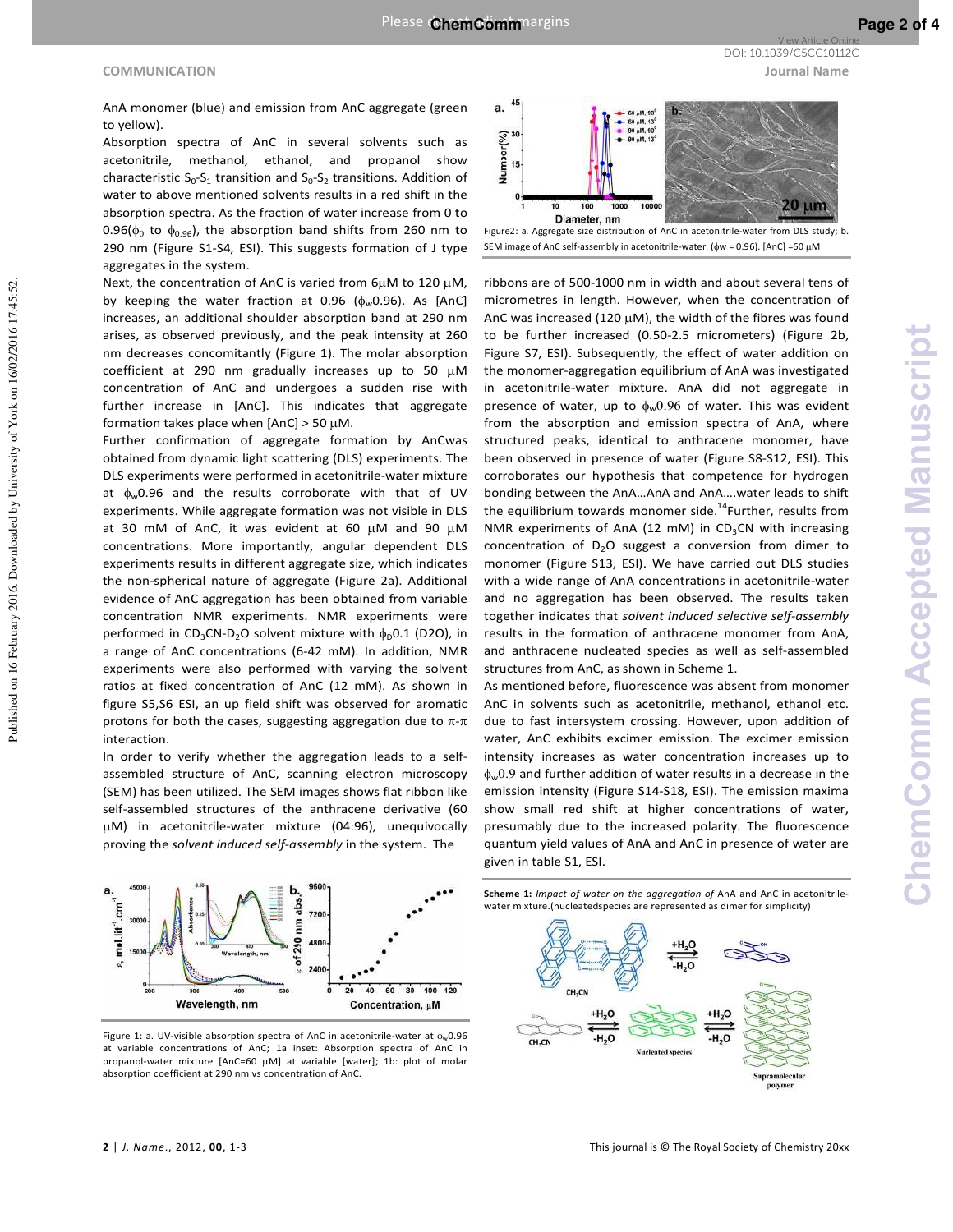Published on 16 February 2016. Downloaded by University of York on 16/02/2016 17:45:52.

Published on 16 February 2016. Downloaded by University of York on 16/02/2016 17:45:52

Time correlated single photon counting (TCSPC) experiments were carried out to determine the excited state lifetime of the emitting species from AnC (60 µM) in presence of different mole fractions of water. The lifetime decays were mono exponential, with a value of 1.58±0.03 ns when mole fraction of water (φ) is 0.96 and above (Figures S19-20 and Table S2-5, ESI). From the emission maximum and lifetime values, it is concluded that the emitting species from the system is anthraceneexcimer, formed from the nucleated species. The decrease in the average lifetime values (1.56 ns to 0.64 ns) as the amount of water is decreased ( $\phi_w$ 0.96 to  $\phi_w$ 0.60) could be presumably due to the existence of varied types of anthracene excimers in the system (Figure S21, ESI).<sup>15a,15b</sup>

Upon increasing the concentration of AnC from 6-120 µM, the emission intensity from the system increases initially (ie., up to 50  $\mu$ M of AnC) and then results in the quenching of emission intensity (Figure 3a). A similar trend in the emission intensity from AnCis observed as a function of temperature as well. The emission intensity increases as the temperature is decreased from 90  $\mathrm{^0C}$  to 40  $\mathrm{^0C}$  and then decreases as the temperature is further decreased (figure S22-S25, ESI).

The variations of absorption and emission intensity as a function of water content and concentration can be explained based on the aggregation mechanism of AnC in acetonitrilewater mixture. As depicted in Scheme 1, the initial step in the aggregation processes is nucleation. As a result of this, an absorption maximum is red shifted and emission intensity of the excimer peak increases. The nucleated species are further self-assembled to a supramolecular structure upon increasing the concentration or water content. The onset of a drastic change in the absorption spectra indicates the sudden process of supramolecular polymerization (Figure 3b). In the emission spectra, the supramolecular polymerization results in a decrease in the emission intensity (Figure S26, ESI), as the number of nucleated species is decreased, due to supramolecular polymerization. Among the two mechanistic possibilities of supramolecular polymerization, namely, isodesmic or cooperative pathway, results indicate that the AnC system follows a cooperative pathway for selfassembly.<sup>16a,16b</sup> The data from the absorption experiments were best fitted by cooperative model with a cooperativity  $(\sigma)$ value of 0.001 (Figure 3b). From the Figure, it can be concluded that the nucleation equilibrium constant  $(K_2)$ 



Figure 3: a. Variable concentration emission spectra of ANC in acetonitrile-water at  $\phi_w$ 0.96 b. Plot of fraction of aggregated molecules ( $\alpha_{\text{aag}}$ vs KC<sub>T</sub> for different values of σ (the values of σ are: 1(black line), 0.1 (green line), 0.01(red line), 0.001(blue line), 0.0001(cyan line) and blue sphere represents the experimental data points from figure 1b)

value is 21.45 $\pm$ 1.1 M<sup>-1</sup> and elongation equilibrium constant(K) value is 21.45±1.1x10<sup>3</sup> M<sup>-1.17a,17b</sup>.

Initial attempts to achieve white light emission were performed by mixing AnA and AnC in acetonitrile-water, under varied concentrations and excitation wavelengths (Figure S27- 28 and Table S6, ESI).The best CIE coordinates obtained were (0.22, 0.31), when [AnC] and [AnA] was 60 mM and 36 mM, respectively at  $\phi_w$  o.96 and  $\lambda_{\text{exc}}$  at 380 nm. In order to improve the quality of the white light, a commonly available dye (rhodamin B) was mixed with the mixture of AnA and AnC. We have carried out a titration experiment to optimize the concentrations of the three components for pure white light emission, by keeping RhB and AnC concentration constant (10 µM, 60 µM)and changing the concentration of AnA. We have achieved pure white light emission with CIE (0.33, 0.33) for the mixture of when the [AnA] is 16 mM (Figures 4 a,b; Table S7 ESI).

To verify whether partial energy transfer play a role in the mechanism of white light emission from the system, TCSPC measurement was performed. Fluorescence lifetime for the individual fluorophores were mono exponential in nature with excited state lifetime of 1.24 ns (AnA), 1.56 ns (AnC) and 1.61 ns (RhB) (Figure S29-S38, ESI).The excited state lifetimes of the fluorophores did not change in the mixture, suggesting the absence of resonance energy transfer in the system.The white light emission observed is the result of emission of blue, green and orange colours from the three components with comparable emission intensity (Figure 4c). The emission intensity from the components, which is an important factor in generating quality white light, matches in the case of AnA and AnC due to the structural similarity of the components.



Figure 4: a. Emission spectra of the mixture of AnA, AnC (60  $\mu$ M) and RhB (10 M) in acetonitrile-water (φw0.9) with various concentrations of AnA; b. corresponding CIE diagram; c. UV illuminated photographs of AnA (blue), AnC (green), RhB (orange) and the mixture (white) in acetonitrile-water (φ0.9). [AnA] in the mixture  $=16 \text{ }\mu\text{M}$